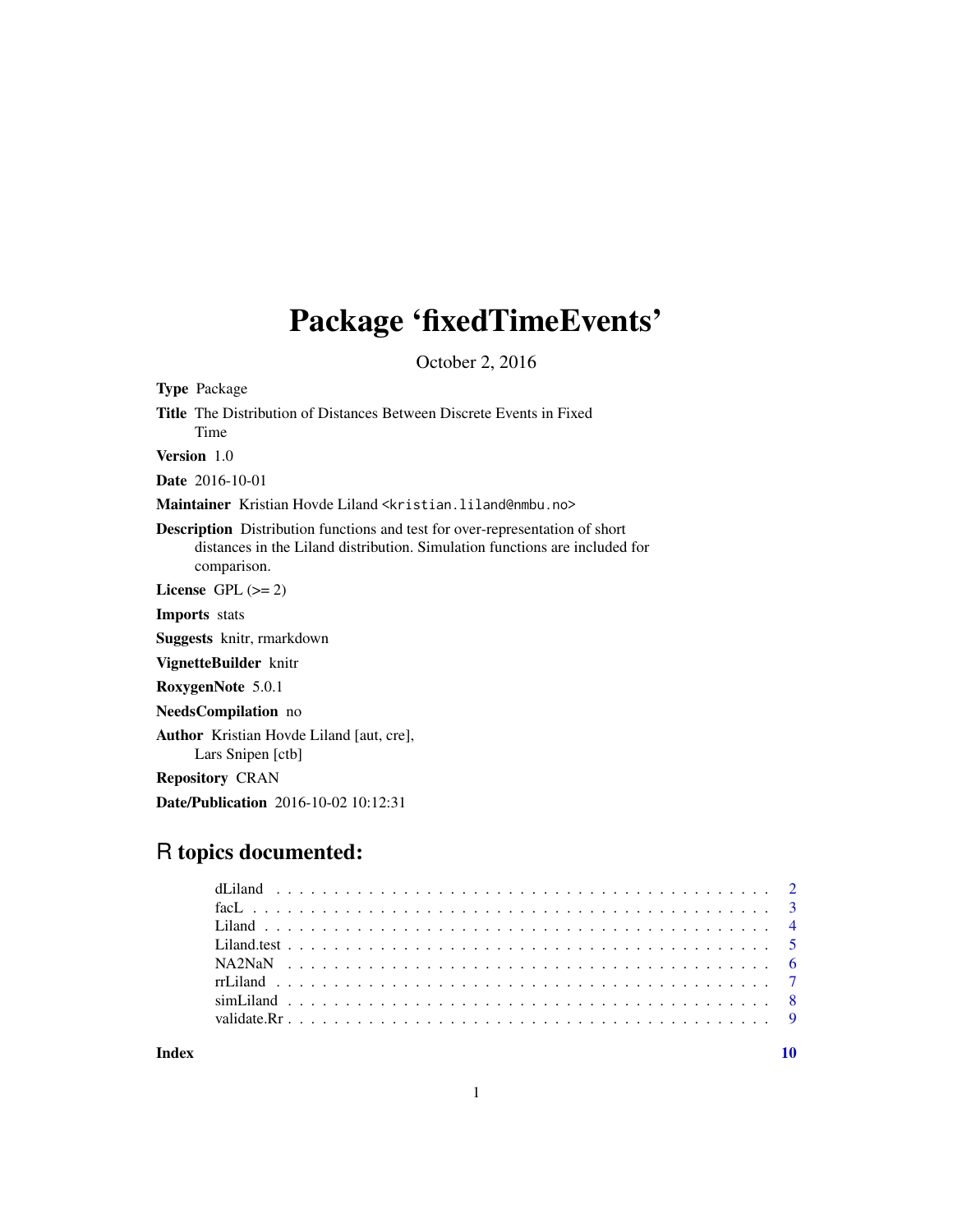<span id="page-1-1"></span><span id="page-1-0"></span>dLiland *The distribution of distances between discrete events in fixed time/space (the Liland distribution)*

#### Description

Density, distribution function, quantile function and random generation for the Liland distribution with R trials and r successes.

#### Usage

```
dLiland(x, R, r, warn = FALSE)
pliland(q, R, r, lowertail = TRUE, warn = FALSE)qLiland(p, R, r)
rLiland(n, R, r)
```
#### Arguments

| x, q         | vector of quantiles.                                                       |
|--------------|----------------------------------------------------------------------------|
| p            | vector of probabilities.                                                   |
| n            | number of observations.                                                    |
| R            | number of trials.                                                          |
| $\mathsf{r}$ | number of successes.                                                       |
| warn         | logical indicating if a warning should be issued if approximation is used. |
| lower.tail   | logical indicating if the lower tail of the distribution should be summed. |

#### Details

The Liland distribution has probability mass

$$
f(X = x; R, r) = \frac{\binom{R-x}{r-1}}{\binom{R}{r}}
$$

where  $x$  is the distance between consecutive successes,  $R$  is the number of trials and  $r$  is the number of successes.

#### Value

dLiland gives the probability mass, pLiland gives the distribution function, qLiland gives the quantile function, and rLiland generates random Liland values.

#### Author(s)

Kristian Hovde Liland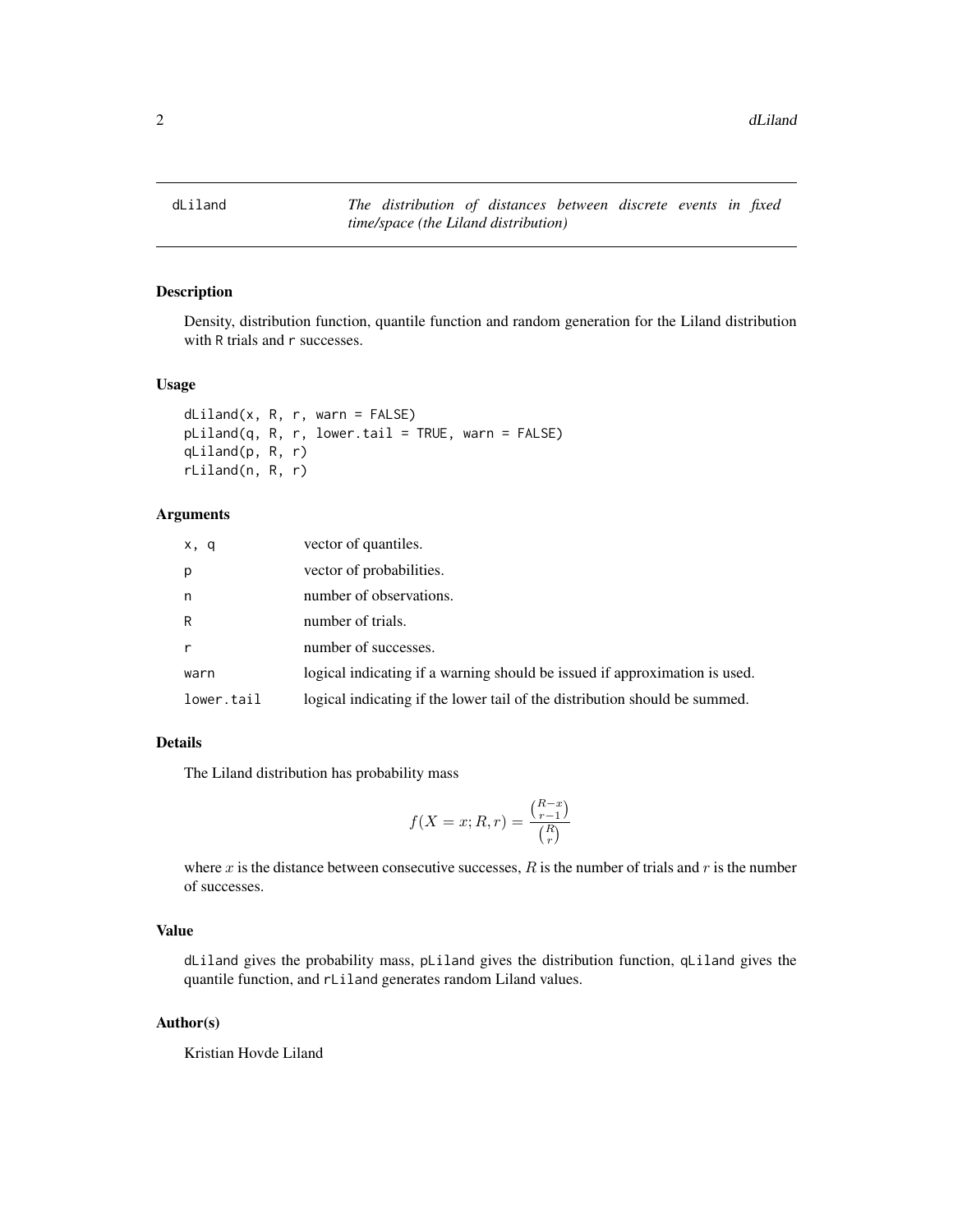#### <span id="page-2-0"></span>facL 3

#### References

Liland, KH & Snipen, L, FixedTimeEvents: An R package for the distribution of distances between discrete events in fixed time, SoftwareX, in press.

#### See Also

[Liland](#page-3-1), [Liland.test](#page-4-1), [simLiland](#page-7-1)

#### Examples

```
dLiland(19, R = 1949, r = 162)
pLiland(19, R = 1949, r = 162)
qLiland(0.5, R = 1949, r = 162)
plot( pLiland(1:100, R = 1949, r = 162) )
## QQ-plot of Liland distribution and random Liland values
R < -2000r <- 120
n < -1000samp \leq rLiland(n,R,r)
theo \leq qLiland(ppoints(n), R, r)
qqplot(theo,samp,
       xlab='F(x;2000,120)', ylab='Sample (1000)', axes=FALSE)
axis(1,at=c(0,40,80,120))
axis(2,at=c(0,40,80,120))
box()
qqline(samp, distribution = function(p)qLiland(p,R=2000,r=120), col='gray',lty=2)
```
facL *Approximated logarithm of factorials*

#### Description

Stirling's 2nd order approximation of the logarithm of a factorial.

#### Usage

facL(n)

#### Arguments

n vector of integers for which to compute the logarithmic factorial.

#### Value

The logarithm of the factorial.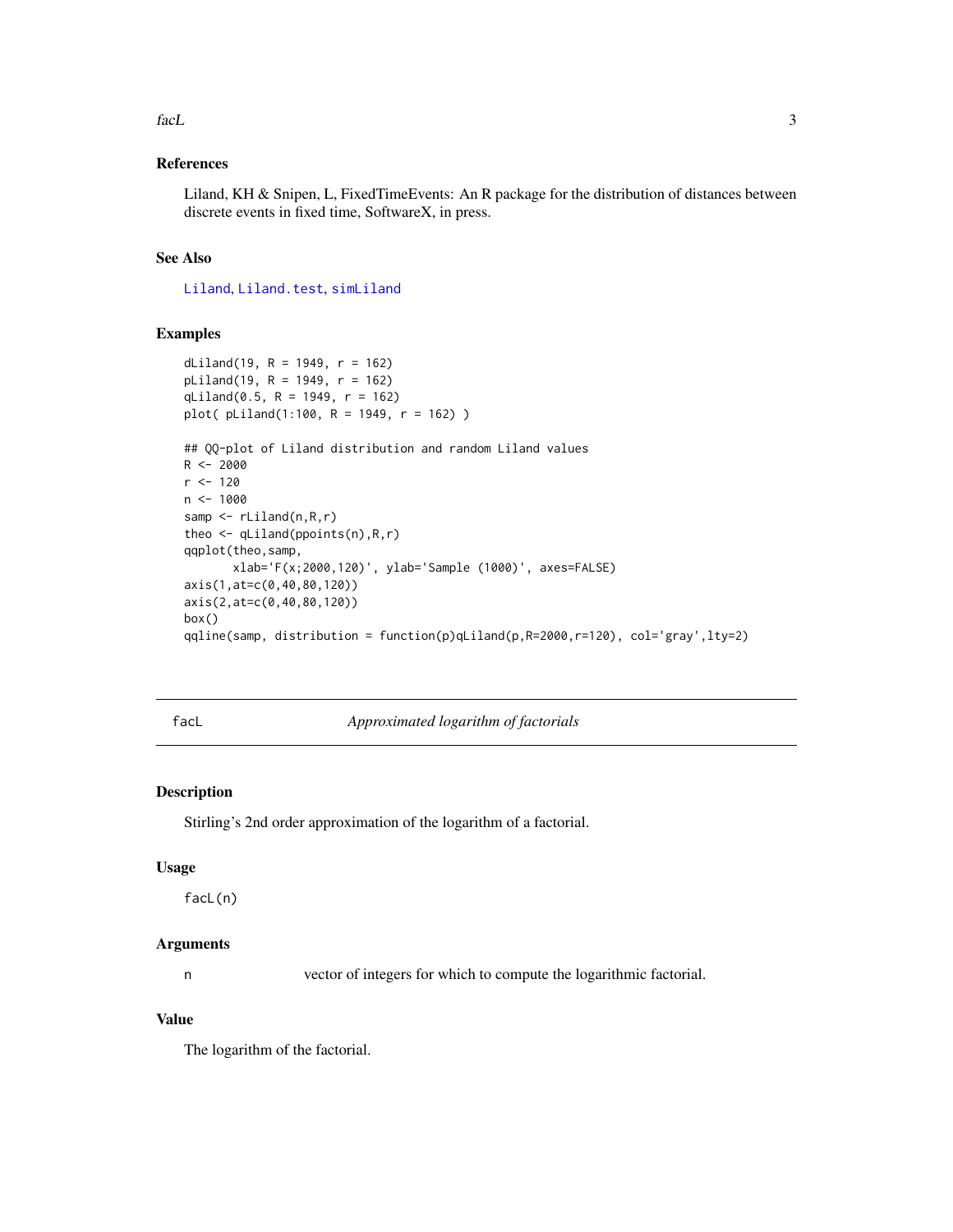<span id="page-3-0"></span>4 Liland

#### Author(s)

Kristian Hovde Liland

#### See Also

[dLiland](#page-1-1), [Liland](#page-3-1), [Liland.test](#page-4-1), [simLiland](#page-7-1)

#### Examples

```
# Some values of the logarithm of factorials.
facL( c(2,10,100,1000) )
log( factorial( c(2,10,100,1000) ) )
# Fraction of two factorials
```

```
exp( facL(200)-facL(180) )
factorial(200)/factorial(180)
```
<span id="page-3-1"></span>Liland *Properties of the Liland distribution*

#### Description

Calculates the mean and variance of the Liland distribution according to the number of trials and successes.

#### Usage

Liland(R, r)

#### Arguments

| R | number of trials.    |
|---|----------------------|
| r | number of successes. |

#### Value

Returns a named vector containing the mean and variance of the Liland distribution.

#### Author(s)

Kristian Hovde Liland

#### References

Liland, KH & Snipen, L, FixedTimeEvents: An R package for the distribution of distances between discrete events in fixed time, SoftwareX, in press.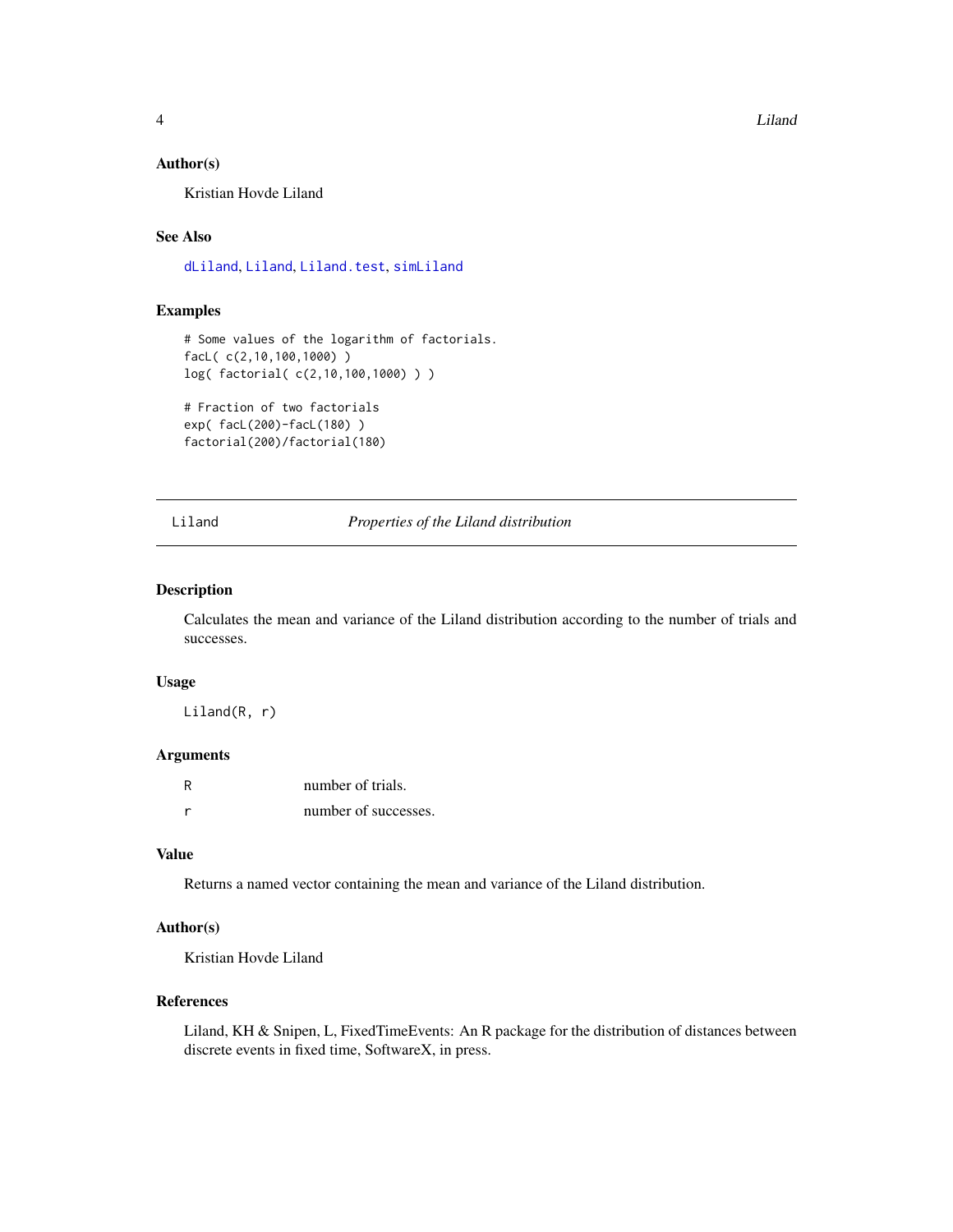#### <span id="page-4-0"></span>Liland.test 5

#### See Also

[dLiland](#page-1-1), [Liland.test](#page-4-1), [simLiland](#page-7-1)

#### Examples

 $Liland(R = 1949, r = 162)$ 

<span id="page-4-1"></span>Liland.test *A test for over represented short distances in the Liland distribution.*

#### Description

A binomial test is performed using probabilites from the Liland distribution to check if the number of distances shorter to or equal to xlim are significantly higher than the expected value. Critical value and power are supplied as separate functions.

#### Usage

```
Liland.test(y, xlim, R, r)
## S3 method for class 'Ltest'
print(x, \ldots)## S3 method for class 'Ltest'
summary(object, ...)
Liland.crit(xlim, R, r, alpha = 0.05)
Liland.pow(xlim, R, r, y = 1:(r-1), alpha = 0.05)
```
#### **Arguments**

| y      | The number of observed short distances.                |
|--------|--------------------------------------------------------|
| xlim   | The maximum distance that is seen as short.            |
| R      | The number of trials.                                  |
| r      | The number of successes.                               |
| alpha  | Significance level.                                    |
| x      | The object to printed.                                 |
| object | The object to be summarized.                           |
|        | Additional arguments for print and summary (not used). |

#### Value

Liland. test returns a named vector of P-values with class Ltest. The other methods only print.

#### References

Liland, KH & Snipen, L, FixedTimeEvents: An R package for the distribution of distances between discrete events in fixed time, SoftwareX, in press.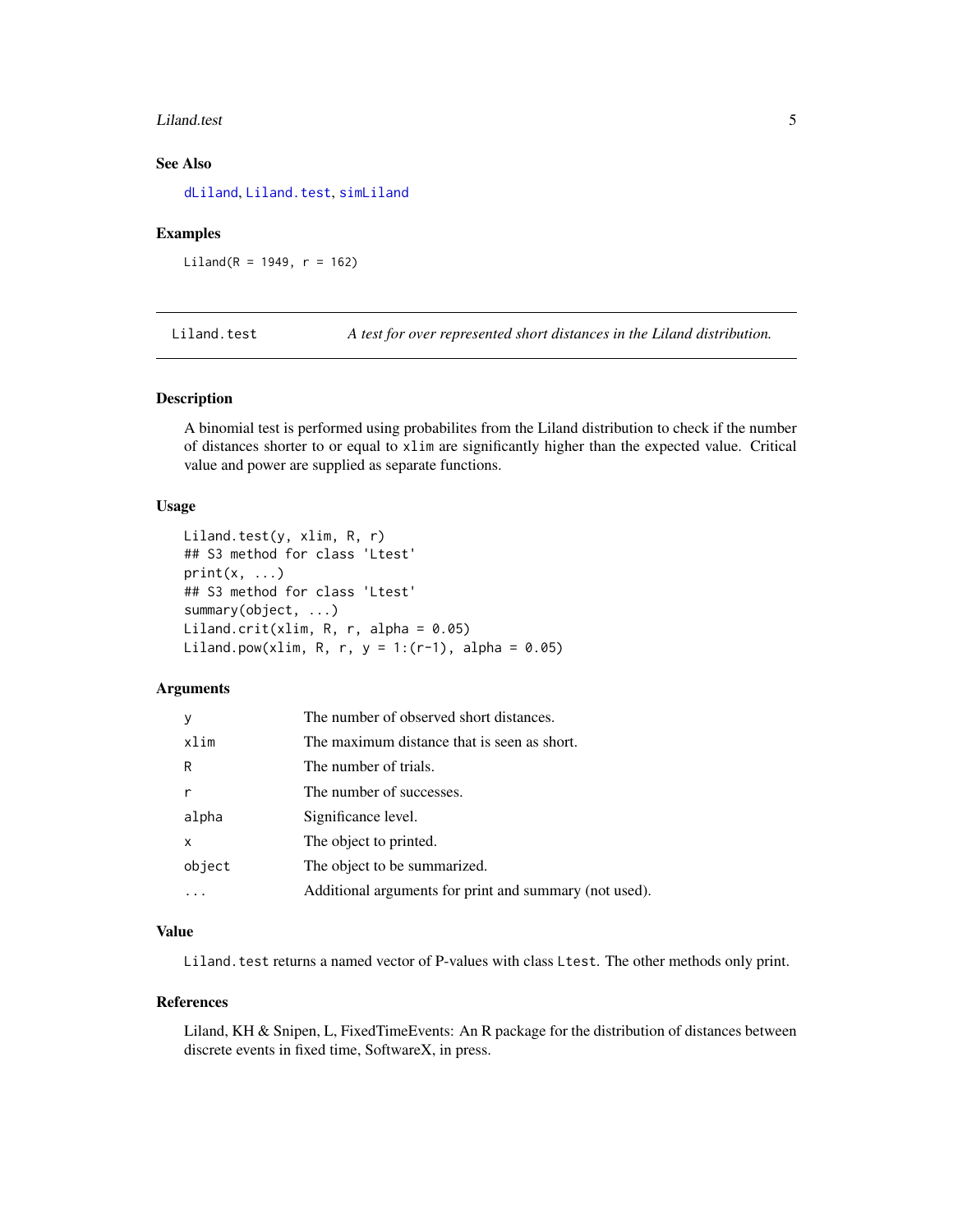#### <span id="page-5-0"></span>See Also

[dLiland](#page-1-1), [Liland](#page-3-1), [simLiland](#page-7-1)

#### Examples

```
Lt <- Liland.test(12,1,1949,162)
print(Lt)
summary(Lt)
# Critical value
Liland.crit(1, 1949, 162)
# Power
plot(Liland.pow(1,1949,161, alpha = 0.05), type = 'l', xlab = '#(x<2)', ylab = 'power')
```
NA2NaN *Translation of values from NA (not available) to NaN (not a number)*

#### Description

Exchanges all occurrences of NA in a vector with NaN. A warning is issued when NAs or NaNs are found.

#### Usage

NA2NaN(k)

#### Arguments

k numerical vector possibly containig NAs.

#### Value

Returns a vector where possible NAs have been changed to NaNs.

#### Author(s)

Kristian Hovde Liland

#### See Also

[dLiland](#page-1-1), [Liland](#page-3-1), [Liland.test](#page-4-1), [simLiland](#page-7-1)

#### Examples

NA2NaN( c(0, 1, NA, NaN)) NA2NaN( c(0, 1, 2, NaN)) NA2NaN( c(0, 1, NA, 100)) NA2NaN( c(0, 1, 2, 100))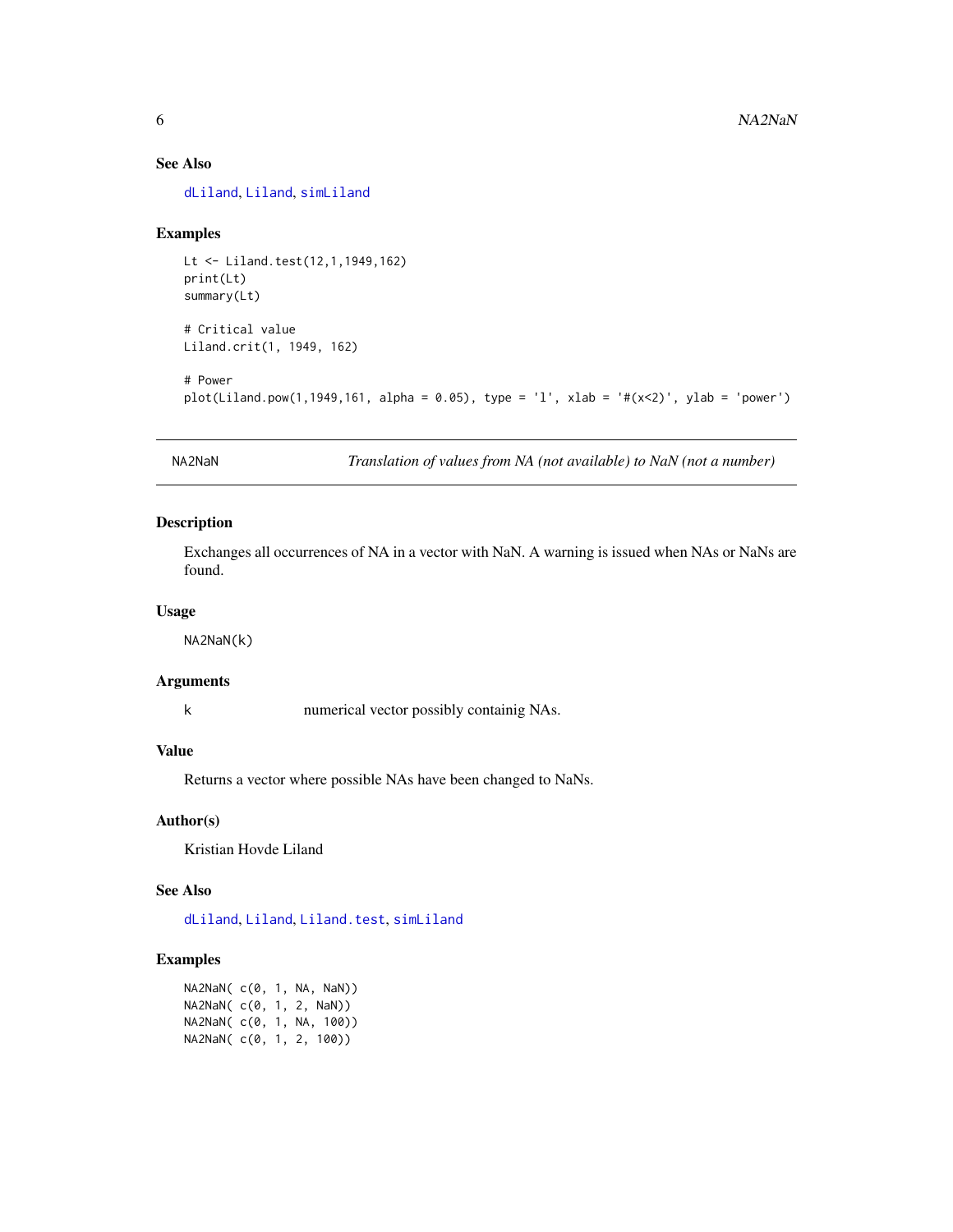<span id="page-6-0"></span>

#### Description

r successes are drawn from R trials. This is repeated n times to produce a random vector of mean Liland distributed numbers.

#### Usage

rrLiland(n, R, r)

#### Arguments

| n | number of repeated samples.     |
|---|---------------------------------|
| R | number of Bernoulli trials.     |
|   | number of successes per sample. |

#### Value

Vector of mean distance between successful events.

#### Author(s)

Kristian Hovde Liland

#### References

Liland, KH & Snipen, L, FixedTimeEvents: An R package for the distribution of distances between discrete events in fixed time, SoftwareX, in press.

#### See Also

[dLiland](#page-1-1), [Liland](#page-3-1), [Liland.test](#page-4-1), [simLiland](#page-7-1)

#### Examples

```
mdist <- rrLiland(1000, 25, 7)
plot(density(mdist))
```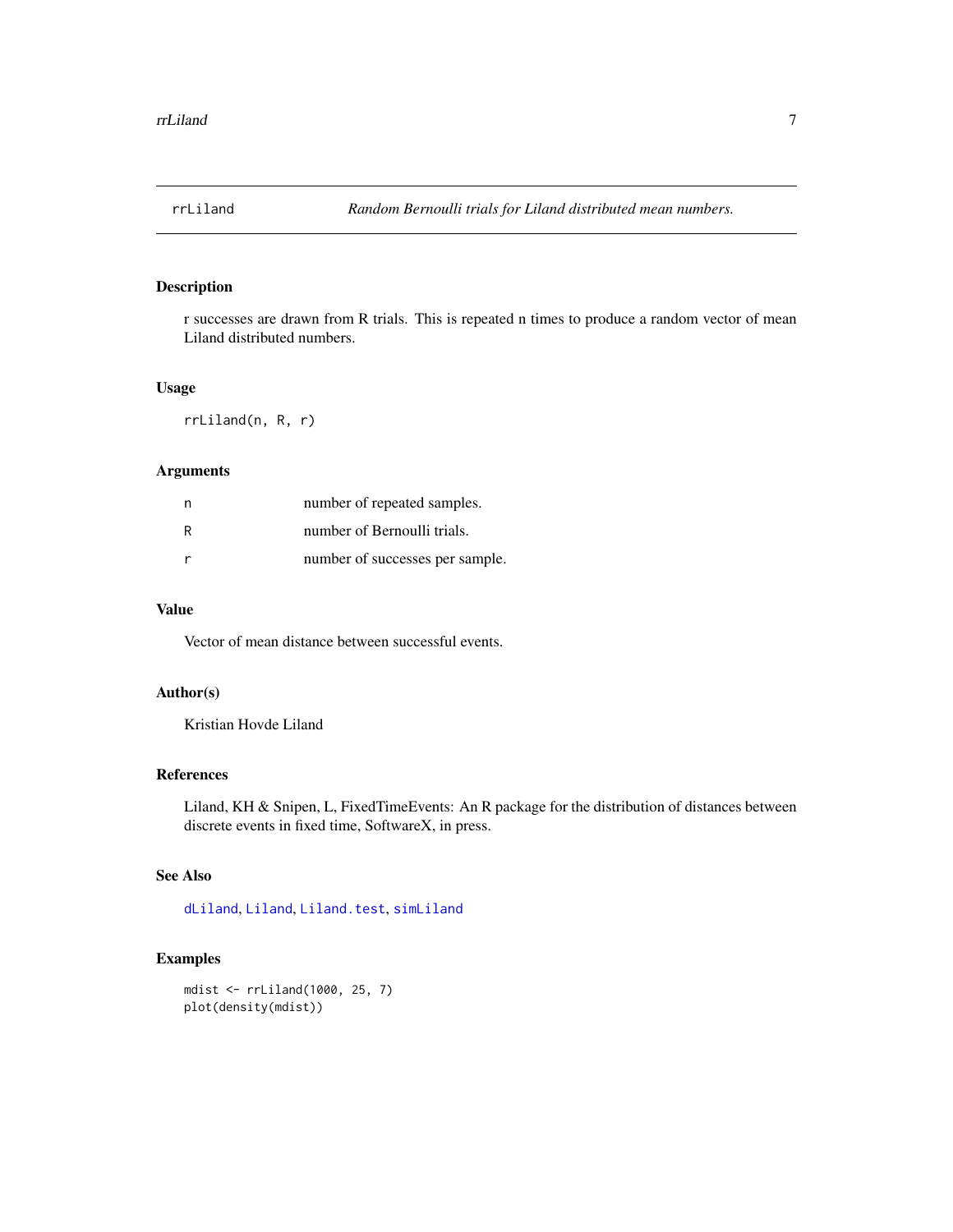<span id="page-7-1"></span><span id="page-7-0"></span>

#### Description

Three different simulations are provided for the Liland distribution. These include sampling repeatedly from a given Liland distribution, sampling from the Bernoulli distribution and summarizing, and sampling random mean Liland numbers.

#### Usage

```
simLiland(S, R, r)
simLiland2(S, R, r)
simLilandMu(S, R, r)
```
#### Arguments

| -S | number of samples.                                         |
|----|------------------------------------------------------------|
| R  | number of trials or denominator of Bernoulli probability.  |
| r  | number of successes or numerator of Bernoulli probability. |

#### Value

simLiland returns a vector of simulated Liland probabilities. simLiland2 returns a list of sampled counts (res), summary of counts (counts) and order of counts (ms). simLilandMu returns a vector of simulated mean Liland numbers.

#### Author(s)

Kristian Hovde Liland

#### References

Liland, KH & Snipen, L, FixedTimeEvents: An R package for the distribution of distances between discrete events in fixed time, SoftwareX, in press.

#### See Also

[dLiland](#page-1-1), [Liland](#page-3-1), [Liland.test](#page-4-1)

#### Examples

```
simLiland(1000,20,10)
sl <- simLiland2(1000,20,10)
sl$counts[sl$ms]/1000
plot(density(simLilandMu(1000,20,10)))
```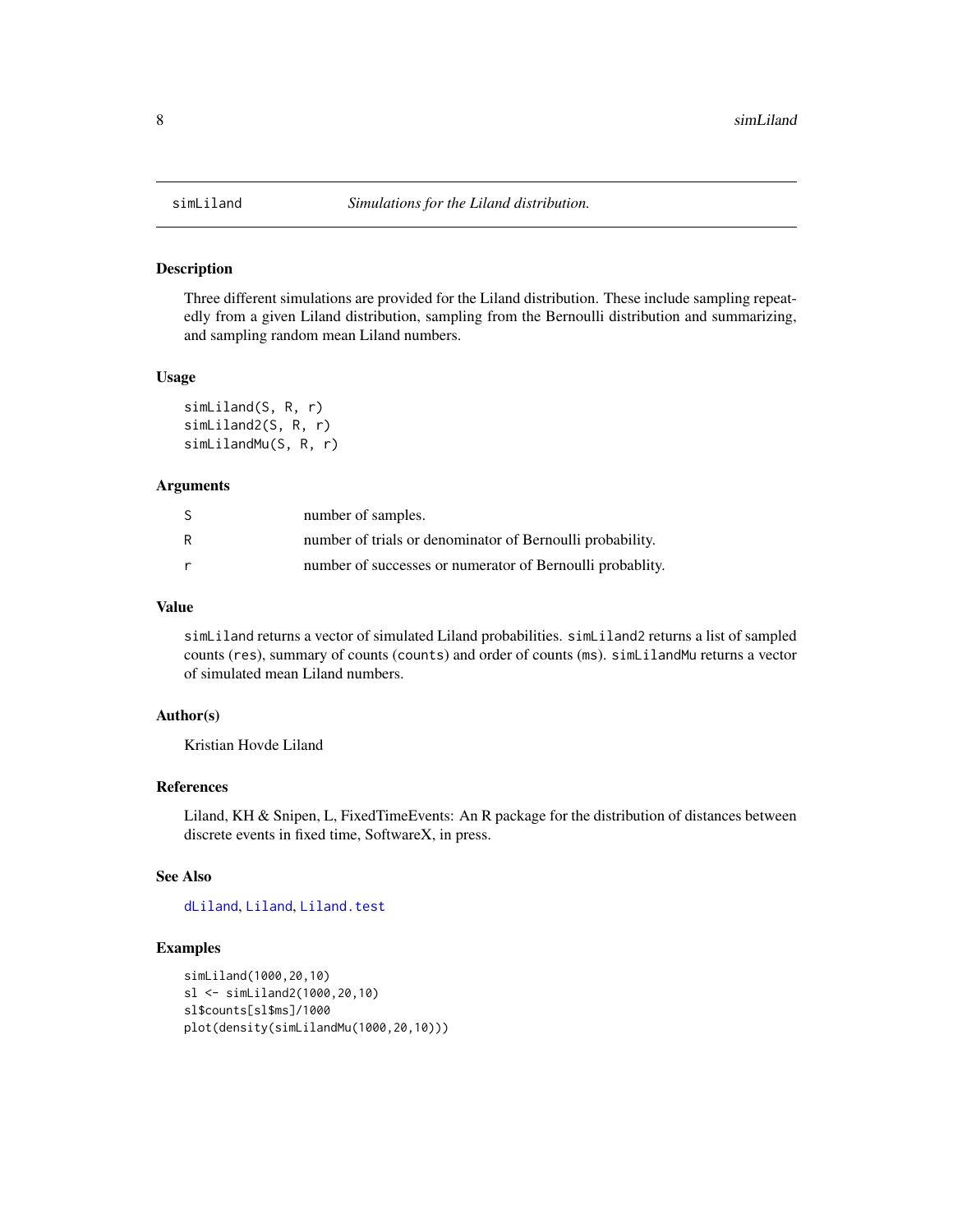<span id="page-8-0"></span>

#### Description

Checks if parameters conform to  $R \ge 2$ ,  $r \ge 2$  and  $r \le R$ .

#### Usage

validate.Rr(R, r)

#### Arguments

| R | number of Bernoulli trials. |
|---|-----------------------------|
|   | number of successes.        |

#### Value

No return, only testing.

#### Author(s)

Kristian Hovde Liland

#### References

Liland, KH & Snipen, L, FixedTimeEvents: An R package for the distribution of distances between discrete events in fixed time, SoftwareX, in press.

#### See Also

#### [dLiland](#page-1-1)

#### Examples

```
validate.Rr(20,10)
## Not run:
# r>R results in an error.
  validate.Rr(20,30)
```
## End(Not run)